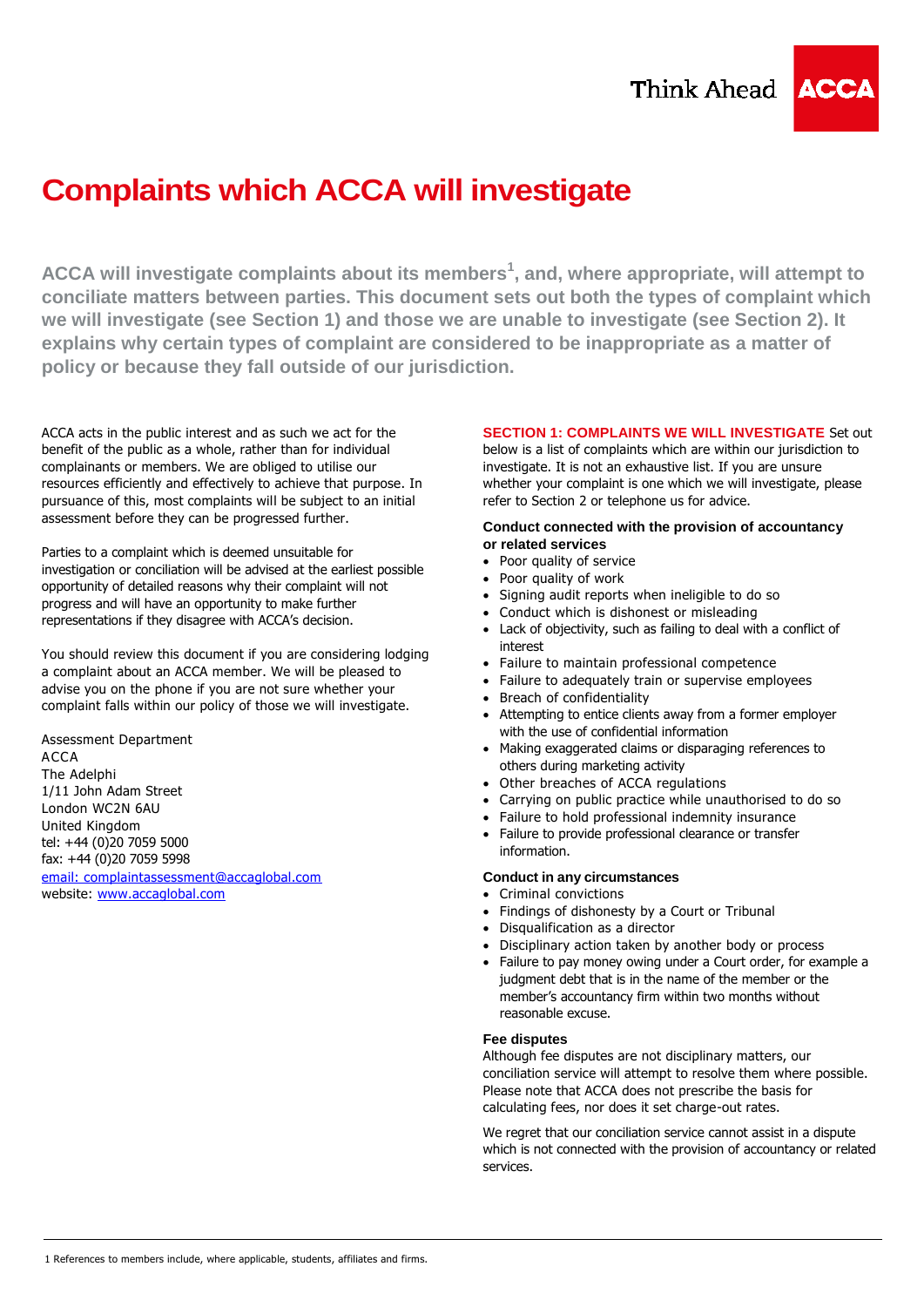### **SECTION 2: COMPLAINTS WE ARE UNABLE TO INVESTIGATE**

References to members include, where applicable, students, affiliates and firms.

**1 Complaints which should be raised direct with our member before being raised with ACCA**

Before raising a complaint with ACCA, you must give our member sufficient opportunity to resolve the matter through his or her firm's internal complaints procedures where appropriate. You may invoke those procedures using a proforma letter which is available on the *Making a complaint about an ACCA member* page of our website or upon request. If after four weeks the firm has not resolved your complaint, you may lodge a complaint with ACCA, enclosing a copy of your correspondence with the firm.

# **2 Complaints which do not engage ACCA's Code of Ethics and Conduct**

The Code of Ethics and Conduct sets out the standards which ACCA members are required to observe in matters connected with their professional lives as providers of accountancy-related services. These include accounting, auditing, taxation, investment business, management consulting and financial management services. They may be services provided to members of the public, services provided as an employee (eg bookkeeper, finance director) where the 'client' is the employer, or services provided in relation to insolvency.

The Code is underpinned by five fundamental principles which apply to the following situations:

- integrity in professional and business relationships
- objectivity when making professional and business judgements
- competence and due care when providing professional services
- confidentiality in relation to information acquired as a result of professional and business relationships
- professional behaviour.

The Code does not apply to a member who is not providing accountancy-related services. Complaints that do not engage the Code will not be considered unless there is a finding in another forum which supports an allegation of misconduct under ACCA's bye-laws.

### **3 Complaints made more than twelve months after the grounds for complaint arose**

We will not normally refer complaints considered to raise non-misconduct allegations for conciliation or investigation if more than twelve months have passed since the grounds for complaint arose. Rather, they will be considered for factors such as the seriousness of the complaint, the date on which the complainant became aware there were grounds for complaint and the time spent by the complainant attempting to utilise the member's internal complaints procedure.

Please note that the twelve month policy does not apply in those instances where ACCA considers that the allegations do amount to misconduct and/or where it is in the public interest to investigate.

Where possible, members should be made aware of a problem as soon as possible after it arose, so that they can respond to it while the facts are fresh in their minds and associated documentation is still available.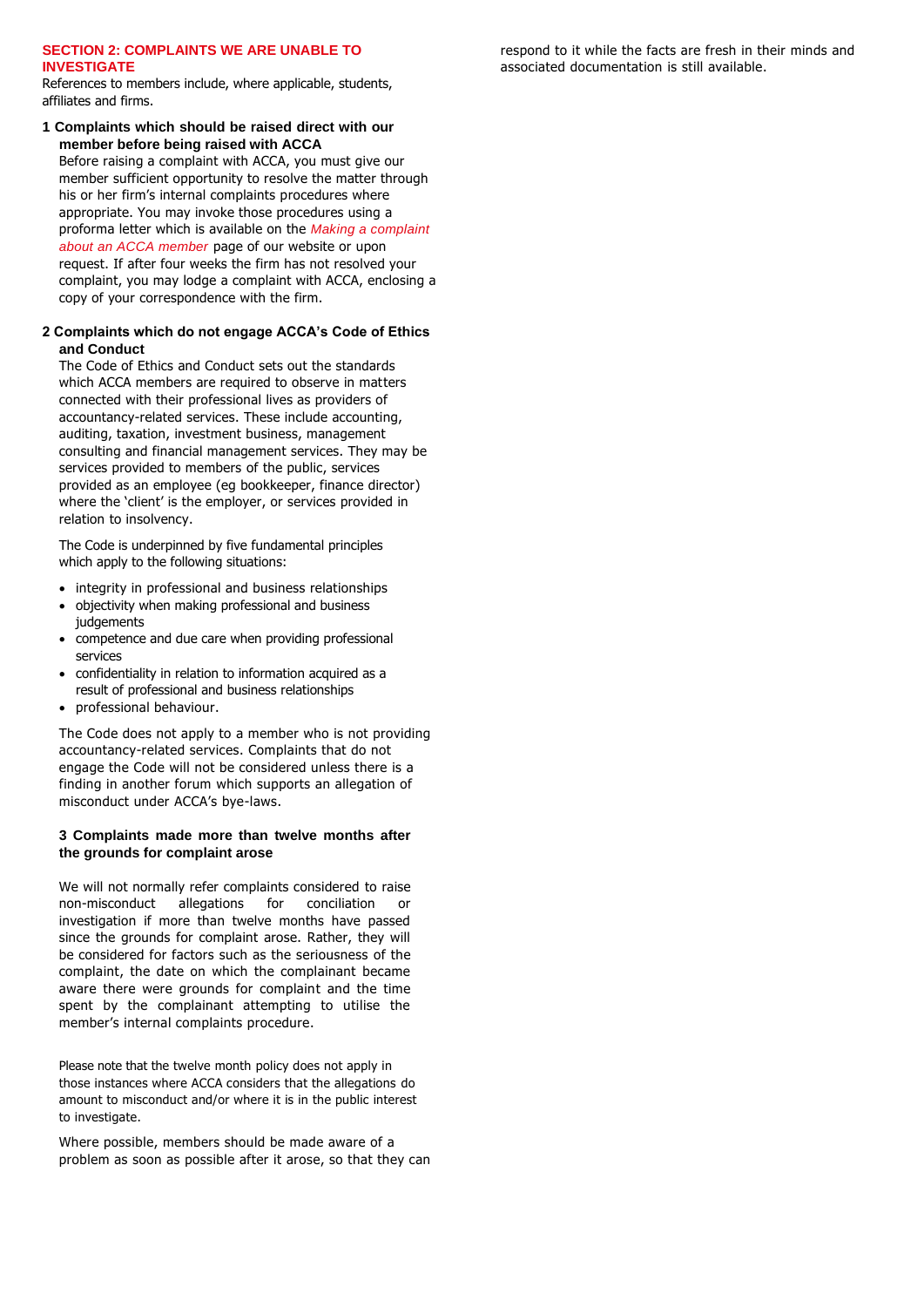#### **4 Complaints lodged in stages**

We will not consider complaints submitted in stages, as it is important for ACCA to be able to take into account a member's overall conduct. Therefore, please ensure that all the complaints you wish to make are submitted to us at the same time, accompanied by all your supporting evidence.

Awaiting the outcome of one complaint before deciding whether to submit others would amount to an abuse of ACCA's procedures, be contrary to the public interest and cause significant unnecessary extra burdens upon ACCA's resources.

#### **5 Multiple complaints**

Where multiple complaints are lodged by one complainant against a member, we will investigate only those which appear to be relevant to the core issues. Any others will not be investigated unless they appear to be serious.

**6 Complaints which are, or ought properly to be, the subject of proceedings in another forum** Making a complaint against a member is not a substitute for seeking redress through the proper channels.

Where jurisdiction over the subject matter of the complaint lies elsewhere, we will not consider it unless the proper channels for pursuing it have been exhausted and they have resulted in a finding that the member has acted inappropriately. If it has not been possible for any finding to be made, for example due to a Court case settling in advance of trial, we will not be able to take the matter forward. Some examples are described below.

#### Employment issues

We will not investigate a complaint about matters which are within the jurisdiction of the Employment Tribunal or an employer's internal disciplinary procedures. If there has been a formal finding that the member has acted inappropriately then we will consider it.

We will not investigate complaints that a member has left his or her employment without working the full notice period, unless there has been a finding by a Court or Tribunal that the member has acted inappropriately.

Commercial disputes and other issues of law and related facts

ACCA does not have jurisdiction to make rulings on the law and related facts. That jurisdiction lies with the Court or other appropriate forum with the power to make such rulings.

Once the Court process has concluded, if there are findings of the Court which can be relied upon, we will consider whether they give rise to liability to disciplinary action. In the absence of any such findings, we will not investigate.

Such complaints tend to fall into two categories:

1 commercial disputes such as breach of contract, partnership disputes and shareholder disputes;

ACCA will only consider these matters in those instances where there is supporting evidence that demonstrates a lack of integrity by the member and it is in the public interest to investigate.